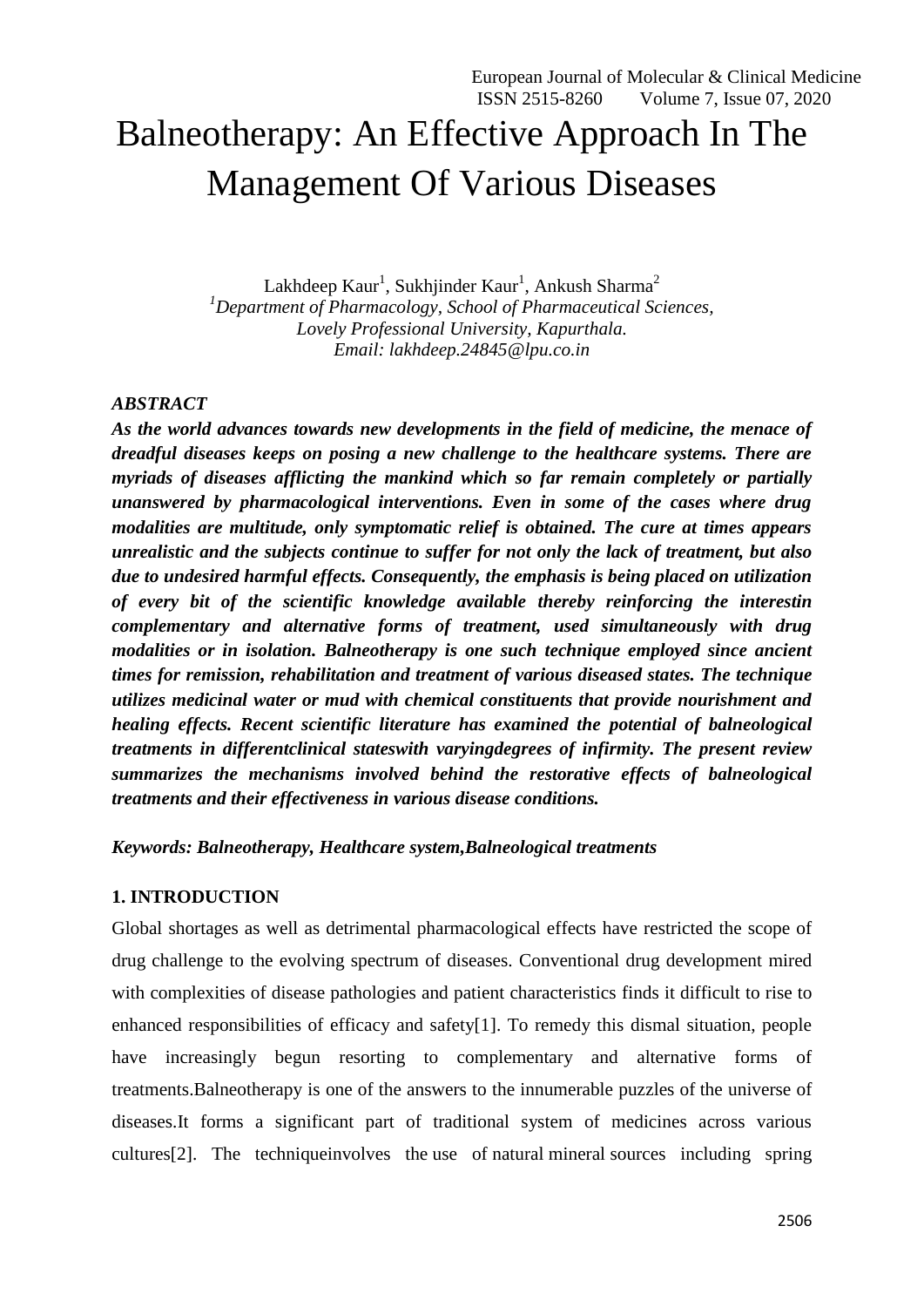European Journal of Molecular & Clinical Medicine ISSN 2515-8260 Volume 7, Issue 07, 2020

waters and mud for bathing, drinking and sometimes, for inhalation. Natural mineral waters and mud is known to be a rich supply of constituents such as sulphur, silica, selenium which can successfullycombat various ailments[3].A growing body of evidence indicates thatbalneotherapy has significantly improved patients' conditions in a number of diseased states such as rheumatoid arthritis[4], psoriasis [5]and many more. Treatment with mud alleviates the levels of prostaglandins and counters the inflammation in arthritic patients. It positively regulates the balance between reactive oxygen species and antioxidants [6]and enhances the quality of life in geriatrics with osteocartilagedisorders[7].Striking revelations have been brought into light in subjects with flare-ups of psoriasis indicating lowered severity determinants andC- reactive proteinlevels [8].Several promising results have been evidenced in stress and fatigue patients who are thenoteworthy recipients of the rejuvenating effects of mineralized warm water [9]. While numerous such examples exist, a chief advantage of balneotherapy is the lack of serious adverse effects[2] which has led to its popularity at health resort medicine centres across the globe[10].

#### *Mechanisms behind healing*

The restorative effects of balneotherapy may be exercised by multiple mechanisms. The exact mechanism is not completely unravelled and may vary depending on the source of thermal water or mudemployed, which largely determines the chemical composition[3], [11]. In terms of chemical composition, the desired presence and the concentration of each constituent is questionable and determined by the stage and type of disease[3].The duration of treatment is a criticalinfluence on the results obtained[12]. Heat seems to be a centralmechanistic parameter in the beneficial effects of balneotherapy. Its efficacy has been scientifically established in rehabilitation of various ailments particularly inflammatory disorders.Thermal effects derived from hot spring water lead to vasodilatation,enhanced blood circulation and cell oxygenation throughout the body. Not only the thermal treatment exerts antiinflammatory effects but also seems to add towards normalized gland function, digestion and lyses of harmful microbes[3], [13].

Chemical constituents also catalyze the therapeutic benefits offered by balneological treatments. Sulphur combines with cysteine and its metabolites in the skin leading toantiinflammatory and keratoplasticeffects. It also exhibits antioxidant activity. Magnesium, on the other handleads to increased production of cAMP and counters psoriatic states. Selenium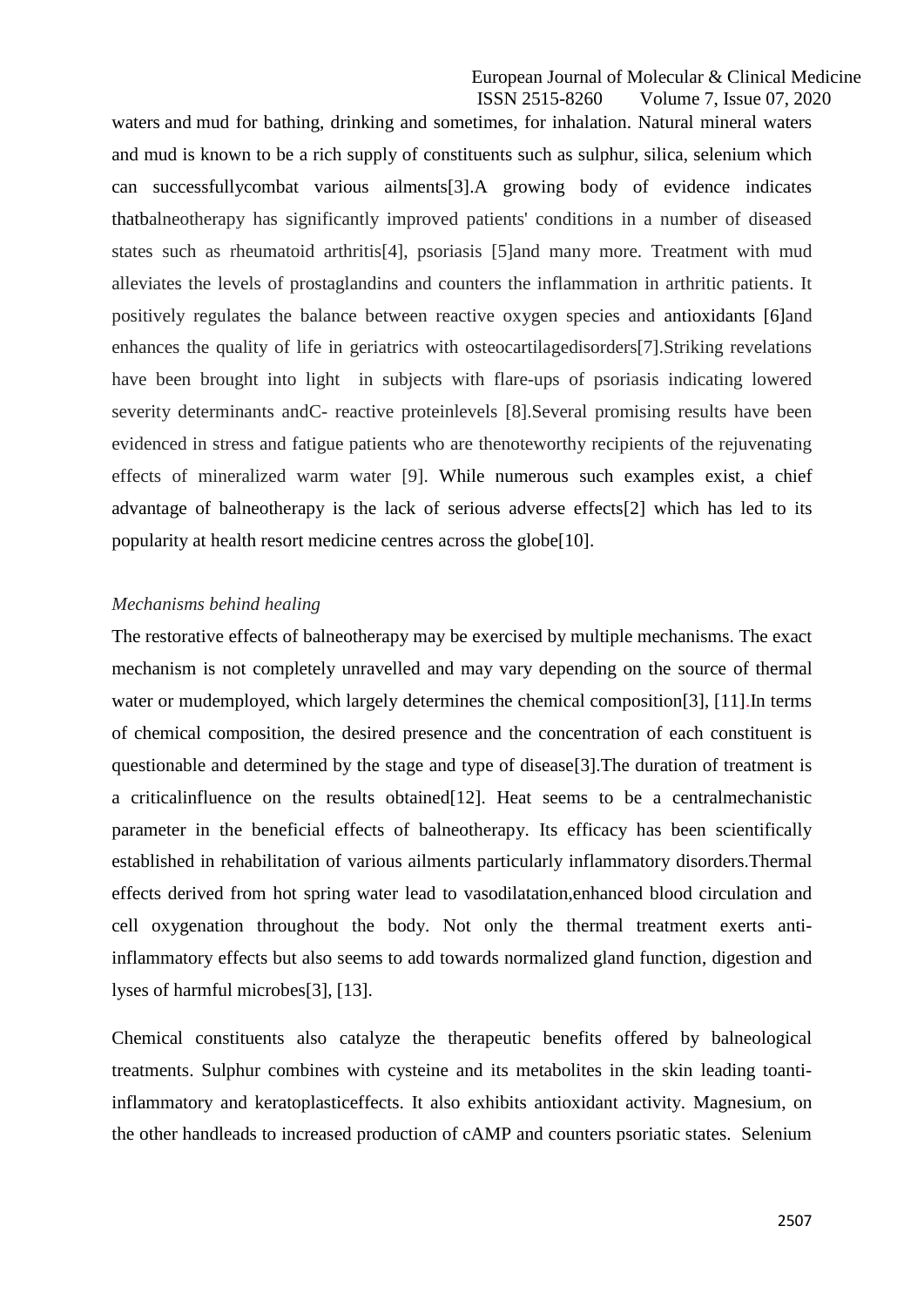in low doses enhances cellular proliferation. It also displays antioxidant, anti-inflammatory properties[4].

Immunomodulatory effects of balneotherapy have been reported in autoimmune conditions such as psoriasis and atopic dermatitis[2], [3].Sulphur exercises inhibitory effects on T lymphocytes and suppresses immune response. Hyperthermia is an important contributory factor towards immunosuppressive effects[3]. Treatment with medicinal water also exerts mechanical effects leading to improvements in joint function [4].

#### **2. INDICATIONS FOR BALNEOTHERAPY**

#### *Balneotherapy and skin disorders*

The efficacy of balneotherapy in skin related disorders is thought to be derived from interaction between skin surface and mineral constituents present in mud and water. Various skin ailments such as psoriasis, atopic dermatitis etc can be tackled to a great extent using these techniques[3]. Psoriasis is a long-lasting inflammatory skin condition with complex pathophysiology. A three-week retrospective work has demonstrated symptomatic relief and lowering of inflammatory marker C-reactive peptide (CRP) and Psoriasis area severity index (PASI)[8]. Another therapy based on magnesium has also indicated significant improvement in condition of psoriatic subjects[14]. Further, balneological treatments have been found to be useful in conditions such as seborrheic dermatitis, rosacea and acne[3], [15]. Selenium is known to minimize harmful effects of ultraviolet radiations of natural light[3].

Among other cases, use of mineralized spring water has resulted in amelioration of experimentally induced atopic dermatitis condition in mice based on immunomodulatory mechanisms[16]. Medicinal waters containing sulphur have demonstrated activities against bacterial and fungal infections including tinea corporis and leg ulceration[3]. Combination treatment of balneotherapy and narrow band-UVB therapy has generated far better outcomes in terms of onset and duration of relief. It has reportedly lowered the amount of NB-UVB to be administered to the psoriasis subjects(Eysteinsdóttir, Ólafsson, Agnarsson, Lúdhviksson, & Sigurgeirsson, 2014).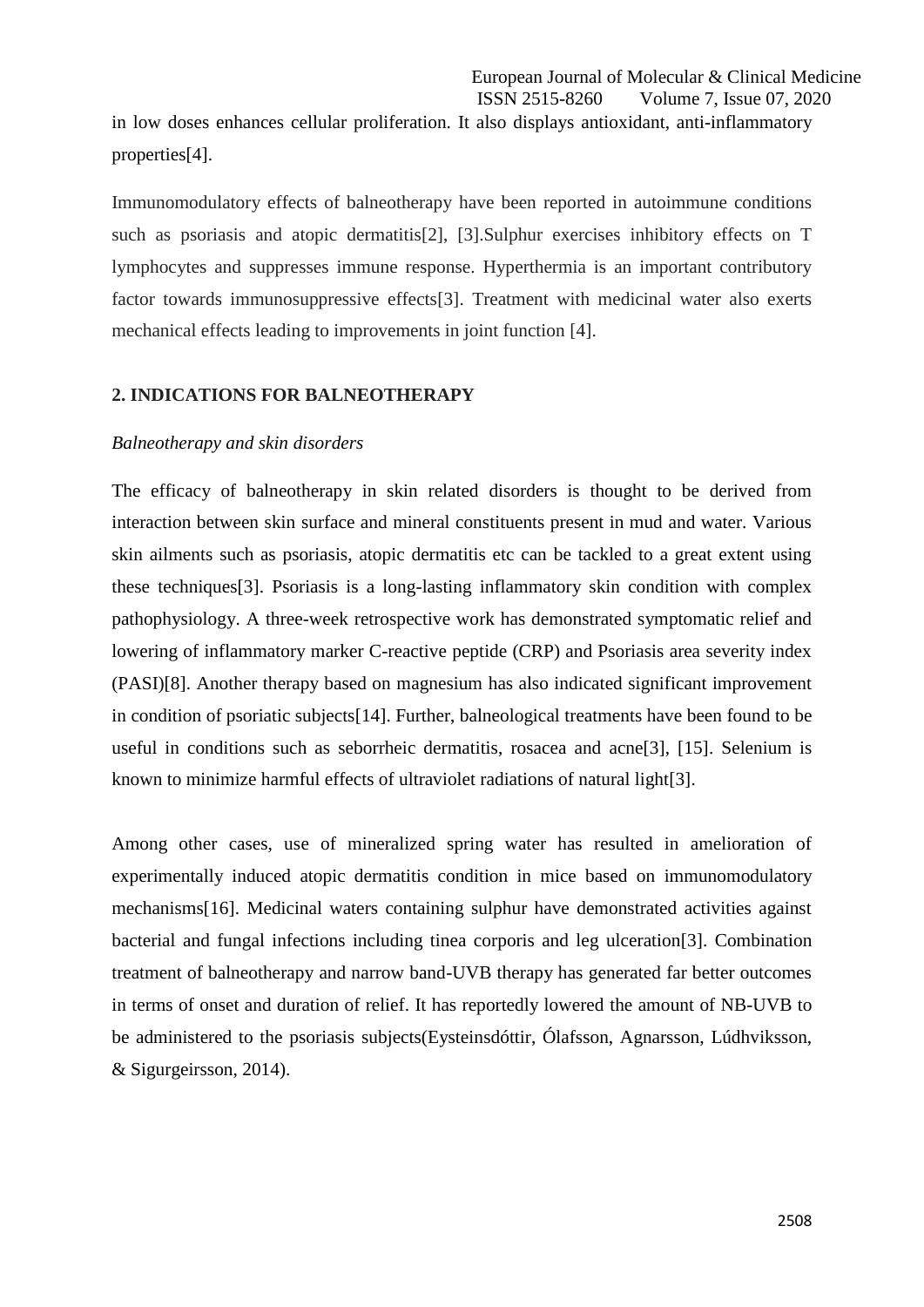#### *Joint disorders*

Balneological interventions are amongst the most frequently sought after approaches for joint disorders including rheumatoid arthritis. A variety of factors are likely to produce the resultant beneficial effects. The thermogenic effect of water influences muscular tone and enhance the tolerability towards pain. On the other hand, mud results in lowering of proinflammatory cytokines including TNF-α, interleukins and leukotrienes[4], [13], [17].It also modulates the levels of β-endorphin and cortisol[18]. Research in osteoarthritis demonstrated promising results especially when used in combination with other modalities[7], [19]. Balneotherapy when combined with physical therapy have shown greater efficacy than just the physical therapy in geriatrics with knee osteoarthritis [20]. Treatment using mud has also been employed in fibromyalgia. Subjects with this musculoskeletal disorder reported alleviation of pain and inflammation besides correction of metabolic abnormalities[21], [22].Furthermore, it has been suggested that balneotherapy alleviates low back pain and offers improvement in mobility[23], [24].

#### *Balneotherapy and cardiovascular disorders*

Despite so many recent advancements in the therapeutics, the management of cardiovascular complications has been still a challenge to the health care providers.Balneohydrotherapy seems to improve quality of life of patients with chronic venous insufficiency[25]. The efficacy of balneotherapy in chronic heart failure is established bya two-week retrospective work demonstrating improvements in cardiac function including left ventricular ejection fraction. The benefit mainly was associated with vasodilation due to nitric oxide and decrease in levels of interleukin-6 and heat sensitive C- reactive protein[26].

#### *Balneotherapy in other disorders*

Balneotherapyexerts favourable effects in mental stress and sleep disorders and is known to provide general health benefits[27]. Compared with control groups and those on music based therapy, it has been shown to ameliorate fatigue and stress situations to a greater extent [9]. Other applications include metabolic disorders such as obesity wherein such treatments have been found to reduce waist circumferences in obesesubjects[28]. Spasticity that follows stroke is also benefitted by medicinal water loaded with sulphur as indicated by a three week long study. A considerable improvement in muscle tone as well as pain tolerance was reported in the study[29-30].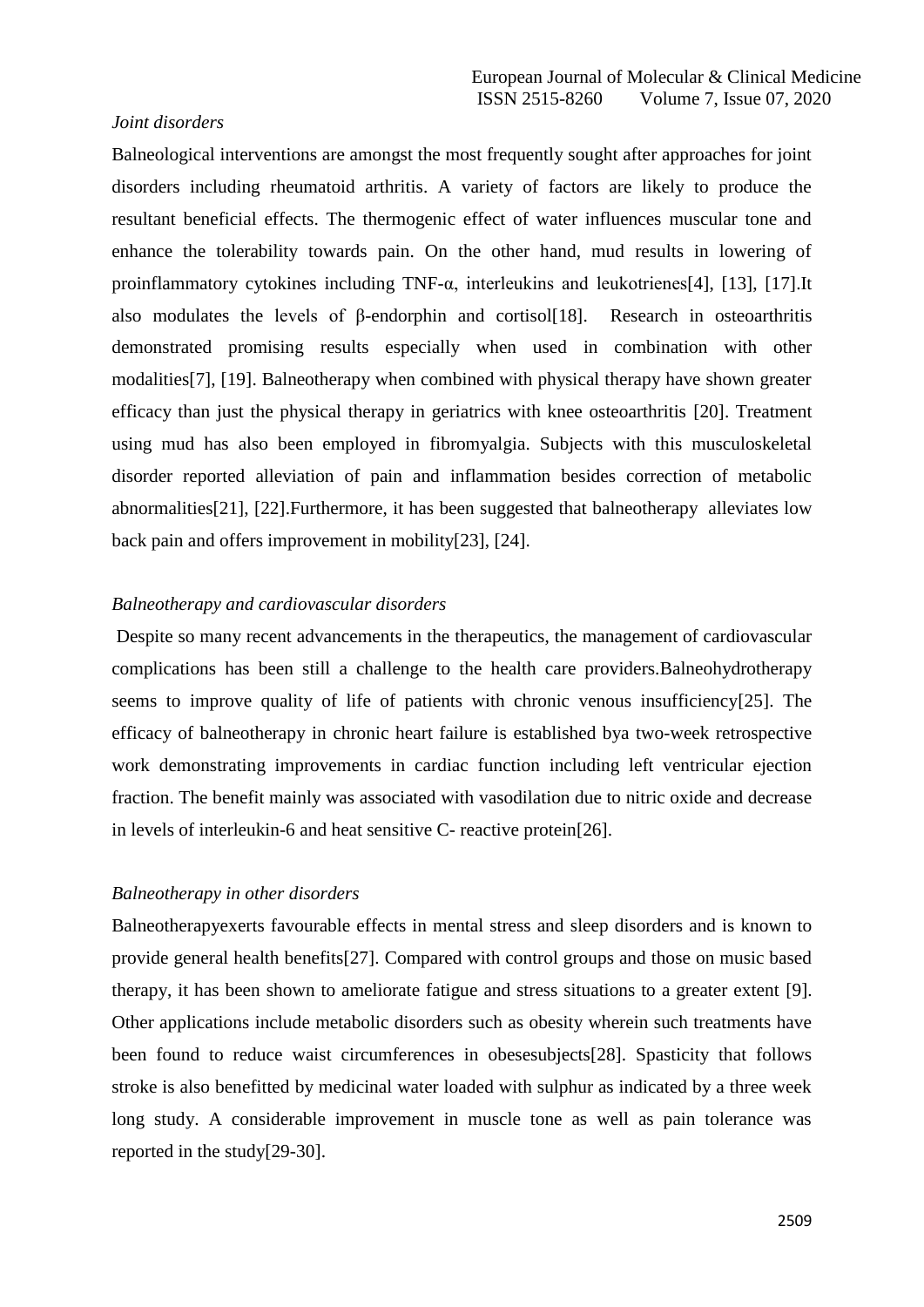### **3. CONCLUSION**

Balneotherapeutic treatments have been employed in European countries since many centuries to overcome ailments andto ensure general well being. In the present date, these are employed at various health resort medicine centres for relaxation and detoxification purposes. Retrospective scientific studies cited in this review havecorroborated their efficacy in various medical health problems. These have the potential to offer favourable outcomes in joint disorders, relieve oxidative stress in skin diseases and decreases C-reactive protein in inflammatory conditions.Not only do these alleviate stress but also provide nourishment by virtue of diverse chemical constituents in mud and mineral water.

Therefore, balneotherapy is an important modality with claimed efficacy in many diseases. The veracity of these assertions in some diseases remainscontentious as regards the quantification of benefits and their durability. In many cases, balneotherapy has been used in conjunction with other therapies, both pharmacological and non-pharmacological, to obtain discernible outcomes and might not offer complete remission.Nevertheless, the need remains both to search for newer treatment options for diseases and to completely investigate and objectively analyze the beneficial effects of such treatments. Therefore, it is a field which needs to be explored for maximum exploitation of its therapeutic potential. To-date, there exist numerous beneficiaries of the technique in all age groups in all countries. Balneotherapy may not be a panacea for all health woes but definitely adds to the quality of life.

## **4. REFERENCES**

- [1] I. Khanna, "Drug discovery in pharmaceutical industry: Productivity challenges and trends," Drug Discov. Today, vol. 17, no. 19–20, pp. 1088–1102, 2012.
- [2] I. Gálvez, S. Torres-Piles, and E. Ortega-Rincón, "Balneotherapy, Immune System, and Stress Response: A Hormetic Strategy?," Int. J. Mol. Sci., vol. 19, no. 6, p. 1687, Jun. 2018.
- [3] H. Matz, E. Orion, and R. Wolf, "Balneotherapy in dermatology," Dermatol. Ther., vol. 16, no. 2, pp. 132–140, 2003.
- [4] A. Nasermoaddeli and S. Kagamimori, "Balneotherapy in medicine: A review," Environ. Health Prev. Med., vol. 10, no. 4, pp. 171–179, 2005.
- [5] J. H. Eysteinsdóttir, J. H. Ólafsson, B. A. Agnarsson, B. R. Lú\dhv\'\iksson, and B. Sigurgeirsson, "Psoriasis treatment: faster and long-standing results after bathing in geothermal seawater. A randomized trial of three UVB phototherapy regimens," Photodermatol. Photoimmunol. Photomed., vol. 30, no. 1, pp. 25–34, 2014.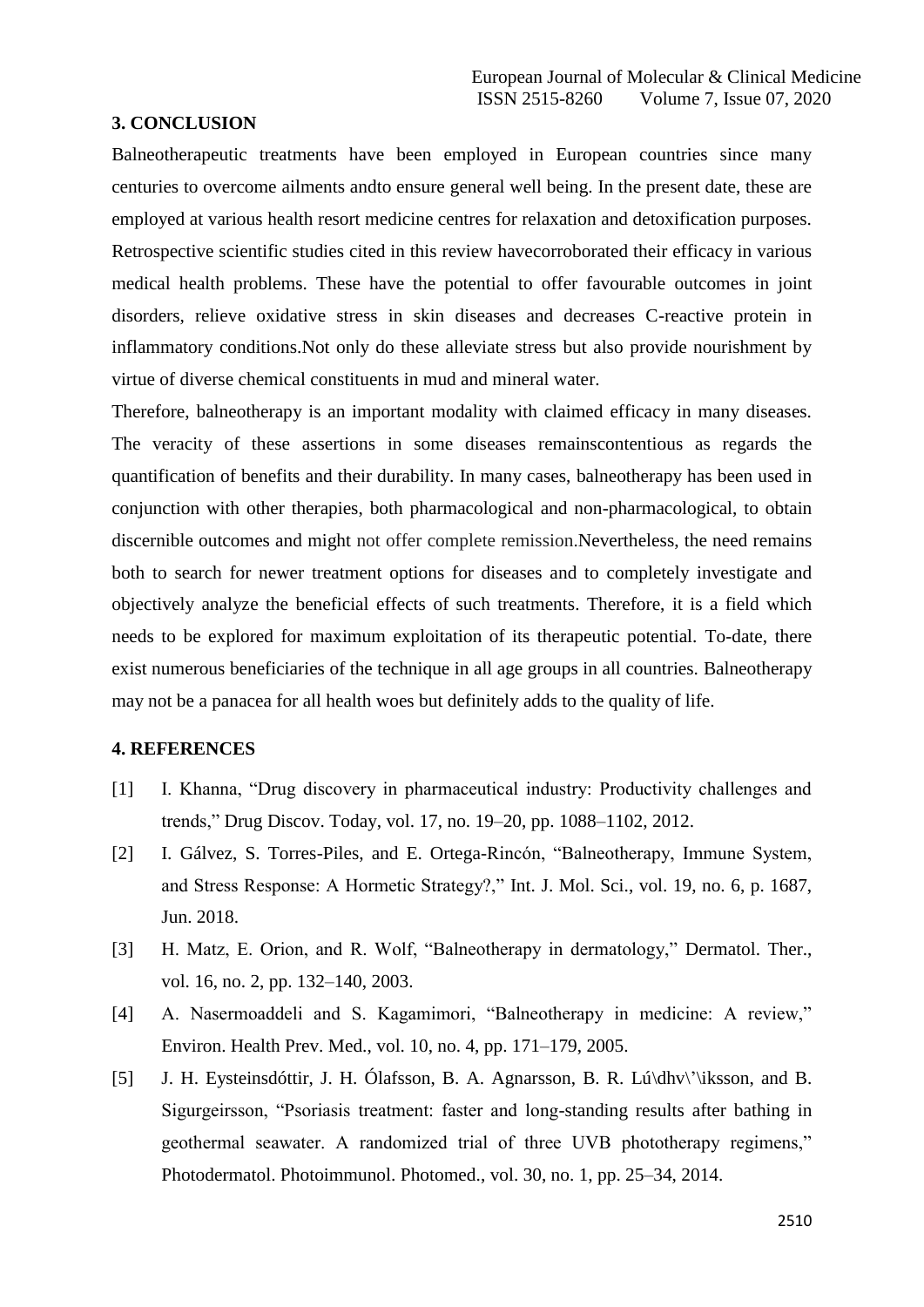- [6] A. Fioravanti, S. Cheleschi, and S. Tent, "Mechanisms of Action of Balneotherapy in Rheumatic Diseases: the Scientific Evidence," Cad. Naturologia e Ter. Complement., vol. 3, no. 5, p. 63, 2014.
- [7] J. Gaál et al., "Balneotherapy in elderly patients: Effect on pain from degenerative knee and spine conditions and on quality of life," Isr. Med. Assoc. J., vol. 10, no. 5, pp. 365–369, 2008.
- [8] I. Péter et al., "Balneotherapy in psoriasis rehabilitation," In Vivo (Brooklyn)., vol. 31, no. 6, pp. 1163–1168, 2017.
- [9] L. Rapoliene, A. Razbadauskas, J. Sąlyga, and A. Martinkenas, "Stress and fatigue management using balneotherapy in a short-time randomized controlled trial," Evidence-based Complement. Altern. Med., vol. 2016, 2016.
- [10] C. Gutenbrunner, T. Bender, P. Cantista, and Z. Karagülle, "A proposal for a worldwide definition of health resort medicine, balneology, medical hydrology and climatology," Int. J. Biometeorol., vol. 54, no. 5, pp. 495–507, 2010.
- [11] L. Andreassi and L. Flori, "Mineral water and spas in Italy," Clin. Dermatol., vol. 14, no. 6, pp. 627–632, 1996.
- [12] T. Harzy, N. Ghani, N. Akasbi, W. Bono, and C. Nejjari, "Short- and long-term therapeutic effects of thermal mineral waters in knee osteoarthritis: A systematic review of randomized controlled trials," Clin. Rheumatol., vol. 28, no. 5, pp. 501–507, 2009.
- [13] S. Sukenik, M. Abu-Shakra, and D. Flusser, "Balneotherapy in autoimmune disease.," Isr. J. Med. Sci., vol. 33, no. 4, pp. 258–261, 1997.
- [14] S. Telles, "A Critical Evaluation of Dead Sea Therapy in the Management of Psoriasis," Altern. Complement. Integr. Med., vol. 3, no. 3, pp. 1–3, 2017.
- [15] N. Hjorth, "Traditional topical treatment of acne.," Acta Derm. Venereol. Suppl. (Stockh)., pp. 53–56, 1980.
- [16] Y. B. Lee et al., "Immunomodulatory Effects of Deokgu Thermomineral Water Balneotherapy on Oxazolone-Induced Atopic Dermatitis Murine Model," Ann. Dermatol., vol. 28, p. 192, Apr. 2016.
- [17] O. Elkayam et al., "Effect of spa therapy in Tiberias on patients with rheumatoid arthritis and osteoarthritis.," J. Rheumatol., vol. 18, no. 12, pp. 1799–1803, 1991.
- [18] F. Cozzi, P. Lazzarin, S. Todesco, and L. Cima, "Hypothalamic--pituitary--adrenal axis dysregulation in healthy subjects undergoing mud-bath applications," Arthritis Rheum. Off. J. Am. Coll. Rheumatol., vol. 38, no. 5, pp. 724–725, 1995.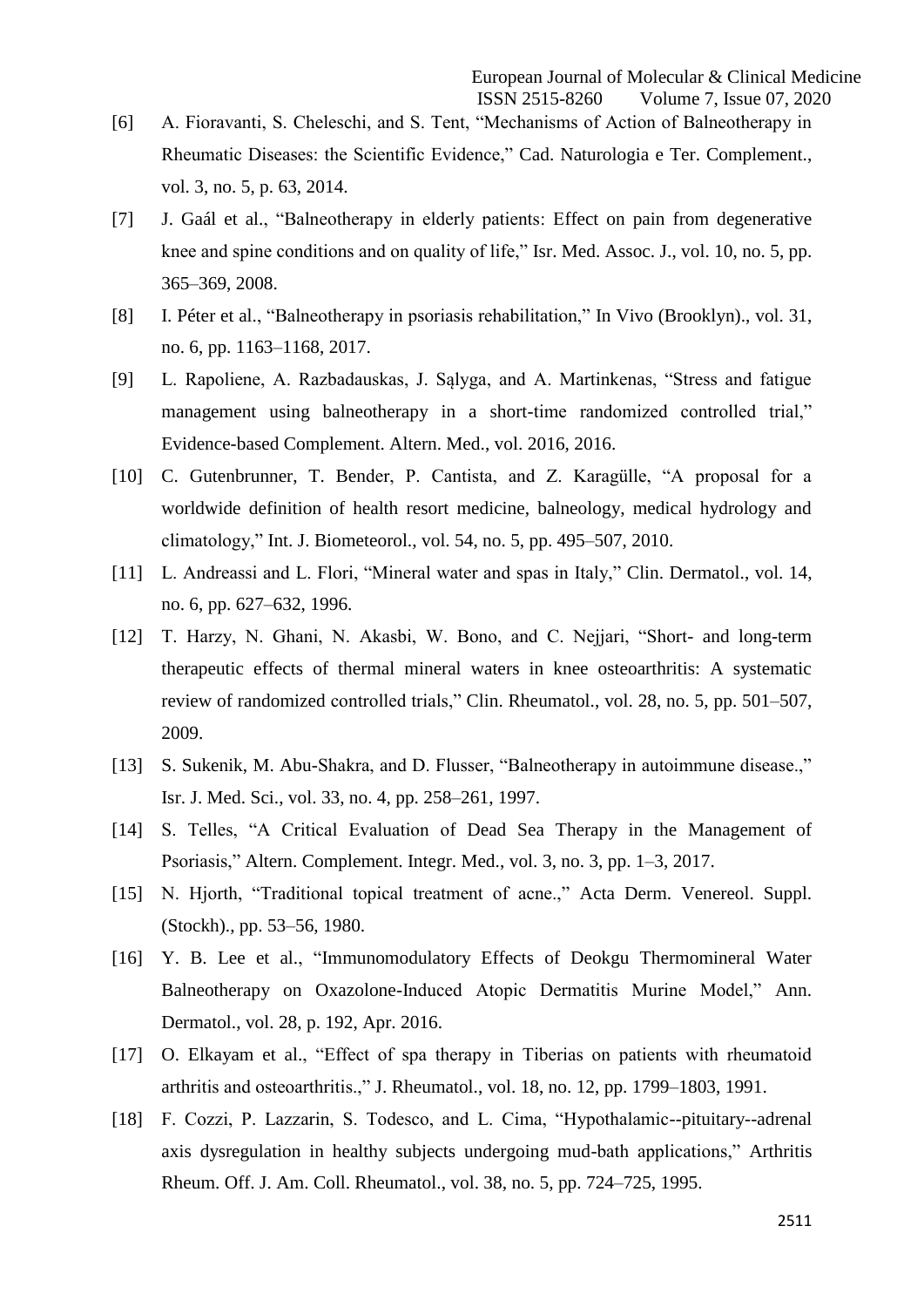- [19] D. Evcik, V. Kavuncu, A. Yeter, and \.Ilknur Yigit, "The efficacy of balneotherapy and mud-pack therapy in patients with knee osteoarthritis," Jt. Bone Spine, vol. 74, no. 1, pp. 60–65, 2007.
- [20] E. Dilekçi, K. Özkuk, and B. Kaki, "Effect of balneotherapy on pain and fatigue in elderly with knee osteoarthritis receiving physical therapy: a randomized trial," Int. J. Biometeorol., vol. 63, no. 12, pp. 1555–1568, 2019.
- [21] D. Evcik, B. Kizilay, and E. Gökçen, "The effects of balneotherapy on fibromyalgia patients," Rheumatol. Int., vol. 22, no. 2, pp. 56–59, 2002.
- [22] T. Maeda, Y. Kudo, T. Horiuchi, and N. Makino, "Clinical and anti-aging effect of mud-bathing therapy for patients with fibromyalgia," Mol. Cell. Biochem., vol. 444, no. 1–2, pp. 87–92, 2018.
- [23] N. Kesiktas, S. Karakas, K. Gun, N. Gun, S. Murat, and M. Uludag, "Balneotherapy for chronic low back pain: a randomized, controlled study," Rheumatol. Int., vol. 32, no. 10, pp. 3193–3199, 2012.
- [24] Z. Balogh, J. Ördögh, A. Gász, L. Német, and T. Bender, "Effectiveness of balneotherapy in chronic low back pain--a randomized single-blind controlled followup study," Complement. Med. Res., vol. 12, no. 4, pp. 196–201, 2005.
- [25] L. Petraccia et al., "The possible uses of balneotherapy in treating chronic venous insufficiency of lower limbs," Clin. Ter., vol. 164, no. 3, pp. 233–238, 2013.
- [26] J. Oyama, Y. Kudo, T. Maeda, K. Node, and N. Makino, "Hyperthermia by bathing in a hot spring improves cardiovascular functions and reduces the production of inflammatory cytokines in patients with chronic heart failure," Heart Vessels, vol. 28, no. 2, pp. 173–178, 2013.
- [27] B. Yang, Q. Qin, L. Han, J. Lin, and Y. Chen, "Spa therapy (balneotherapy) relieves mental stress, sleep disorder, and general health problems in sub-healthy people," Int. J. Biometeorol., vol. 62, no. 2, pp. 261–272, 2018.
- [28] T. Hanh et al., "One-year effectiveness of a 3-week balneotherapy program for the treatment of overweight or obesity," Evidence-Based Complement. Altern. Med., vol. 2012, 2012.
- [29] T. Erceg-Rukavina and M. Stefanovski, "Balneotherapy in treatment of spastic upper limb after stroke," Med. Arch. (Sarajevo, Bosnia Herzegovina), vol. 69, no. 1, pp. 31– 33, 2015.